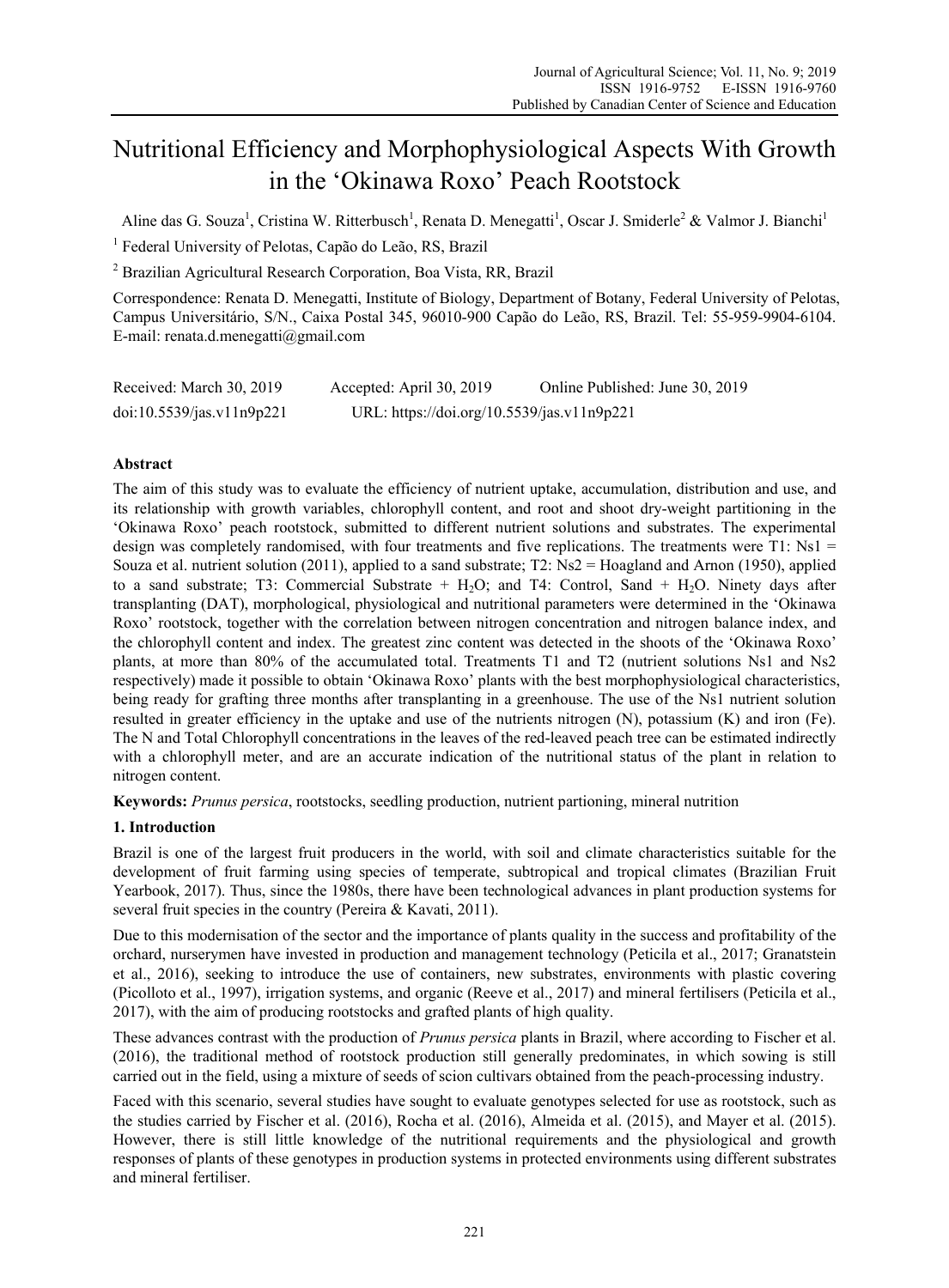Fertilising plants with nutrient solutions has been increasingly used in the nutritional management of fruit species, with a view to optimising the use of inputs and plant growth under different cropping systems (Pradeepkumar et al., 2017; Wang et al., 2017; Miloševic et al., 2013). Nutrient solutions also have a wide application in studies of plant physiology, with the aim of studying and correlating the presence and concentration of mineral nutrients with the processes that coordinate plant growth (Abrisqueta et al., 2011; Baldi et al., 2014).

In order for a plant to develop and express its maximum productive potential, the correct supply of nutrients through fertilisation is necessary (Savvas et al., 2017). Epstein and Bloom (2006) add that much effort has been invested in formulating nutrient solutions, but there is little information on the concentration and/or proportion of salts that would be suitable for all crops.

Hoagland and Arnon nutrient solution is the most commonly used for investigating nutritional problems in plants, and is the basis for the formulation of other commercial nutrient solutions (Marles, 2017). According to Souza et al. (2017) the use of a complete nutrient solution, as formulated by Souza et al. (2011), together with substrates, is a promising technique in the initial formation of peach rootstocks in a greenhouse.

An strategy for identifying the nutritional requirements of the species is to determine the concentration that would promote the best uptake, distribution and use of nutrients and their effects on growth variables (Elsadr & Sherif, 2016; Baldi et al., 2014; Abrisqueta et al., 2011), the levels of photosynthetic pigments, and the effects of dry-weight partitioning on the mineral composition of the roots, stems and leaves of the plants (Zhu et al., 2017; Elsadr & Sherif, 2016; Baldi et al., 2014).

There are no studies of the chemical and physiological attributes of the red-leaved cultivars of the peach tree found in the literature, and 'Okinawa Roxo' is a read leaf peach rootstock with great potential for use in Brazil (Souza et al., 2016; Souza et al., 2017), a fact which stimulated the development of the present study.

Accordingly, the aim of this study was to evaluate the efficiency of nutrient uptake, accumulation, distribution and use in rootstocks of the 'Okinawa Roxo' cultivar submitted to different nutrient solutions and substrates, as well as aspects of growth variables, photosynthetic pigment content and dry weight partitioning.

## **2. Method**

Peach [*Prunus persica* (L.) Batsch] rootstock cultivar 'Okinawa Roxo', obtained from seeds, was used as plant material. Mature fruit was harvested, and the pulp immediately removed from the endocarp, which was dried in the shade after washing.

To obtain the plants, the endocarp was broken and the seeds stratified in moist cold at 7 ºC for 21 days, as described by Picollotto et al. (2007). Sowing was then carried out in polystyrene trays of 72 cells (114 cm<sup>3</sup> per cell), containing a substrate composed of soil + vermiculite + medium sand + Bioplant® commercial substrate (1:1:1:1), whose chemical composition is shown in Table 1.

| Substrate             | $\overline{OM}^{**}$ |       | A1   | $H+A1$ SB |       | CEC P |                                                                                                                                                                                   |      | Ca    | Mg   | Zn   | Fe                | Mn   |
|-----------------------|----------------------|-------|------|-----------|-------|-------|-----------------------------------------------------------------------------------------------------------------------------------------------------------------------------------|------|-------|------|------|-------------------|------|
|                       |                      |       |      |           |       |       | ------- % ------- ------------- cmol <sub>c</sub> dm <sup>-3</sup> ----------- --------------- mg dm <sup>-3</sup> --------------- <sub>-</sub> ------ µg dm <sup>-3</sup> ------ |      |       |      |      |                   |      |
| $SS^*$                | 2.12                 | 78.00 | 0.01 | 1.00      | 1.83  | 1.78  | 1.89                                                                                                                                                                              | 7.80 | 0.42  | 0.10 | 1.62 | 5.12 3.12         |      |
| Sand**                | 0.00                 | 67.00 | 0.00 | 0.00      | 0.00  | 0.00  | 0.00                                                                                                                                                                              | 0.00 | 0.00  | 0.00 | 0.44 | 0.00              | 0.00 |
| Bioplant <sup>®</sup> | 20.5                 | 72.00 | 0.17 | 8.10      | 20.56 | 2.90  | 776.48                                                                                                                                                                            | .410 | 12.22 | 4.72 | 0.00 | 0.00 <sub>1</sub> | 0.00 |

Table 1. Chemical composition of the substrates used for the production of peach rootstocks

*Note.* \*SS = Substrate used when sowing = 25% soil + 25% vermiculite + 25% sand + 25% commercial substrate; \*\*100% sand; \*\*OM: Organic Matter; V: Base saturation; SB: Sum of Bases; CEC: Cation Exchange Capacity.

The present study was conducted between September to December 2015 at dependences of Federal University of Pelotas (UFPel), in Capão do Leão, Brazil. The plants were kept on benches in a greenhouse at average temperatures ranging from 18 °C to 36 °C, night and day respectively. At 23 days after sowing, the seedlings had a mean height of 15±3 cm, and were transplanted into plastic bags containing 2.5 L of the following substrates: a) 100% sand; b) 100% Bioplant® commercial substrate. The manually irrigated as needed with three weekly irrigations of 50 mL of the nutrient solutions shown in Table 2.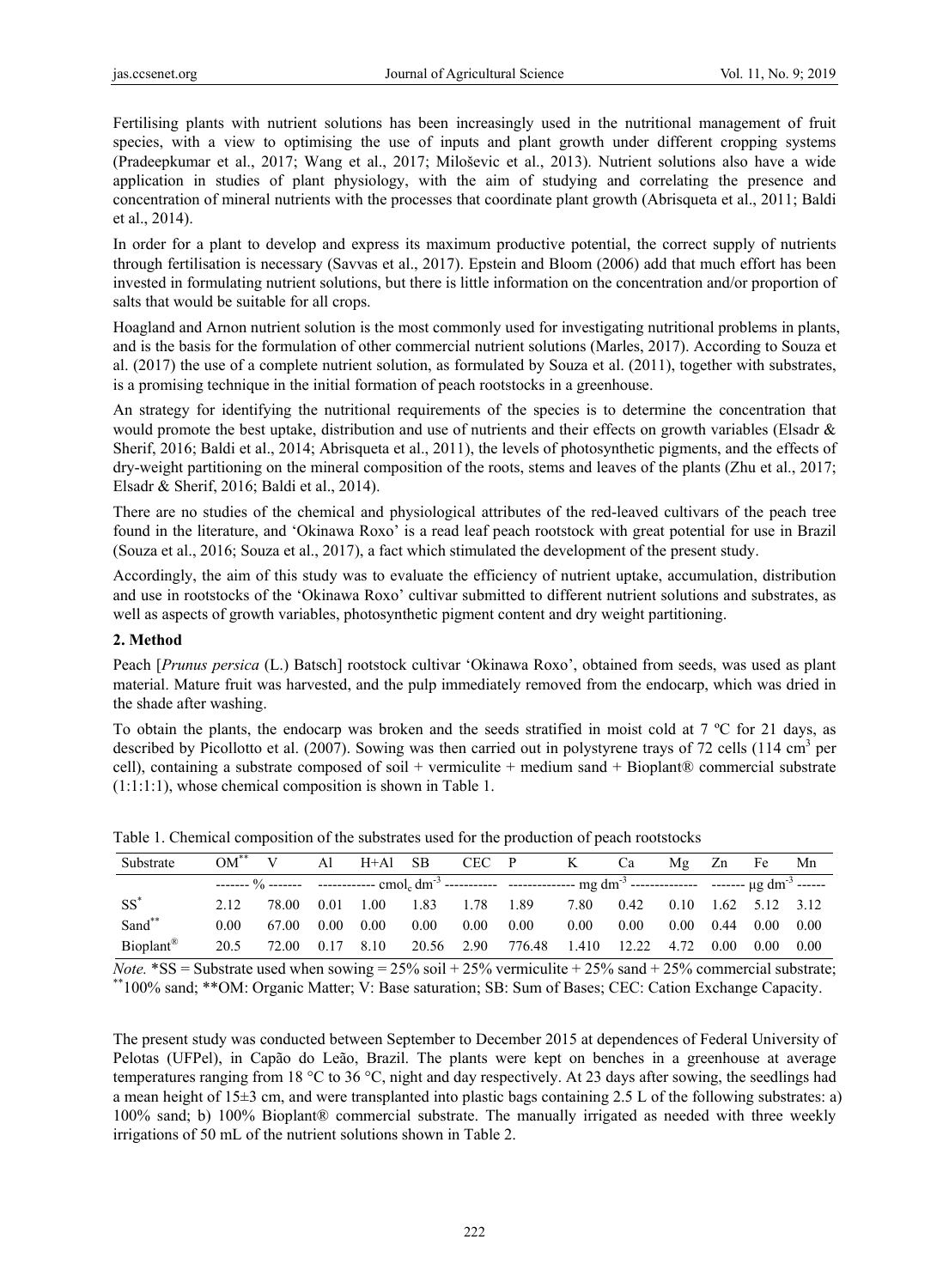| Nutrient | Hoagland & Arnon | Souza |
|----------|------------------|-------|
|          |                  |       |
| N        | 210.01           | 223.8 |
| P        | 31.0             | 61.9  |
| K        | 234.6            | 326.2 |
| Ca       | 200.4            | 221.3 |
| Mg       | 48.6             | 49.2  |
| S        | 64.2             | 68.7  |
|          |                  |       |
| B        | 300              | 498   |
| Cu       | 20               | 39    |
| Fe       | 3022             | 5000  |
| Mn       | 502              | 419   |
| Zn       | 50               | 114   |

Table 2. Chemical composition of the nutrient solutions described by Hoagland and Arnon (1950) and by Souza et al. (2011)

The experimental design was completely randomised with four treatments and five replications of five plants each, giving a total of 25 plants per treatment. The experiment was unifactorial, comprising the following treatments: T1: Ns1 = nutrient solution Souza et al. (2011) applied to a substrate of medium sand; T2: Ns2 = Hoagland and Arnon (1950) applied to a substrate of medium sand; T3: H2O applied to Bioplant® commercial substrate; T4: Control, H<sub>2</sub>O applied to a substrate of medium sand. Every 15 days the 'Okinawa Roxo' plants were evaluated for height (using a millimeter rule) and stem diameter (10 cm above the substrate, with the aid of digital callipers).

At 90 days after transplanting (DAT), the chlorophyll index (CHLI) and the nitrogen balance index (NBI) were determined using a Dualex chlorophyll meter. Between 09:00 and 11:00 each morning, measurements were taken on two completely expanded leaves located on the apical third of each plant. Immediately after taking the readings, the leaves were detached and placed in polystyrene boxes containing ice, and taken to the laboratory to determine the chlorophyll content. To do this, leaf discs were collected to make up a sample of approximately 1.5 g fresh weight, which was finely ground in 80% acetone in the absence of light. The extracts were filtered through filter paper and collected in 25 ml volumetric flasks, and the volume topped up at the end of filtration. The supernatants were analysed with an Agilent UV-Vis spectrophotometer, readings being taken at 645 nm  $(A<sub>645</sub>)$  and 663 nm  $(A<sub>663</sub>)$  against a blank containing 80% acetone. The chlorophyll *a* and *b*, and the total chlorophyll content were calculated using the equations established by Arnon (1949).

The other variables evaluated at 90 DAT were the root and shoot dry weight, with the aim of assessing assimilate partitioning. The shoots and roots were separated and packed into paper bags, and placed in a drying oven at 70 °C for 72 hours. After drying, the samples were weighed on a 0.01g precision balance to determine shoot dry weight (MSPA), root-system dry weight (RDW), and by summing these, the total dry weight of the plant (TDW). In order to measure the quality of the plants for use as rootstock, the formula proposed by Dickson et al. (1960) was used to define the Dickson Quality Index (DQI).

The roots and shoots were then ground in a Wiley mill with a 20-mesh screen, and the macro- and micronutrient concentrations were analysed as per Malavolta et al. (1997). The content of each nutrient was calculated by multiplying the dry weight of each part of the plant by the concentration of each nutrient (Bataglia et al., 1983). The following indices were also calculated: (a) uptake efficiency  $=$  (total nutrient content of the plant)/(root-system dry weight), as per Swiader et al. (1994); (b) transport efficiency = [(nutrient content of the shoots)/(total nutrient content of the plant)]  $\times$  100, as per Li et al. (1991); (c) use efficiency = (total dry matter produced)<sup>2</sup>/(total nutrient content of the plant), in macronutrients (mg plant<sup>-1</sup>) and micronutrients (µg plant<sup>-1</sup>) respectively, as per Siddiqi and Glass (1981).

Possible differences among treatments were verified by analysis of variance (ANOVA). The variables that showed significant differences were submitted out Tukey's test at 5% probability using the Sisvar software (Ferreira, 2011). Pearson correlation analysis was performed between the concentrations of nitrogen, chlorophyll *a* and *b*, and total chlorophyll, the chlorophyll index and the nitrogen balance index, using the R software (2014).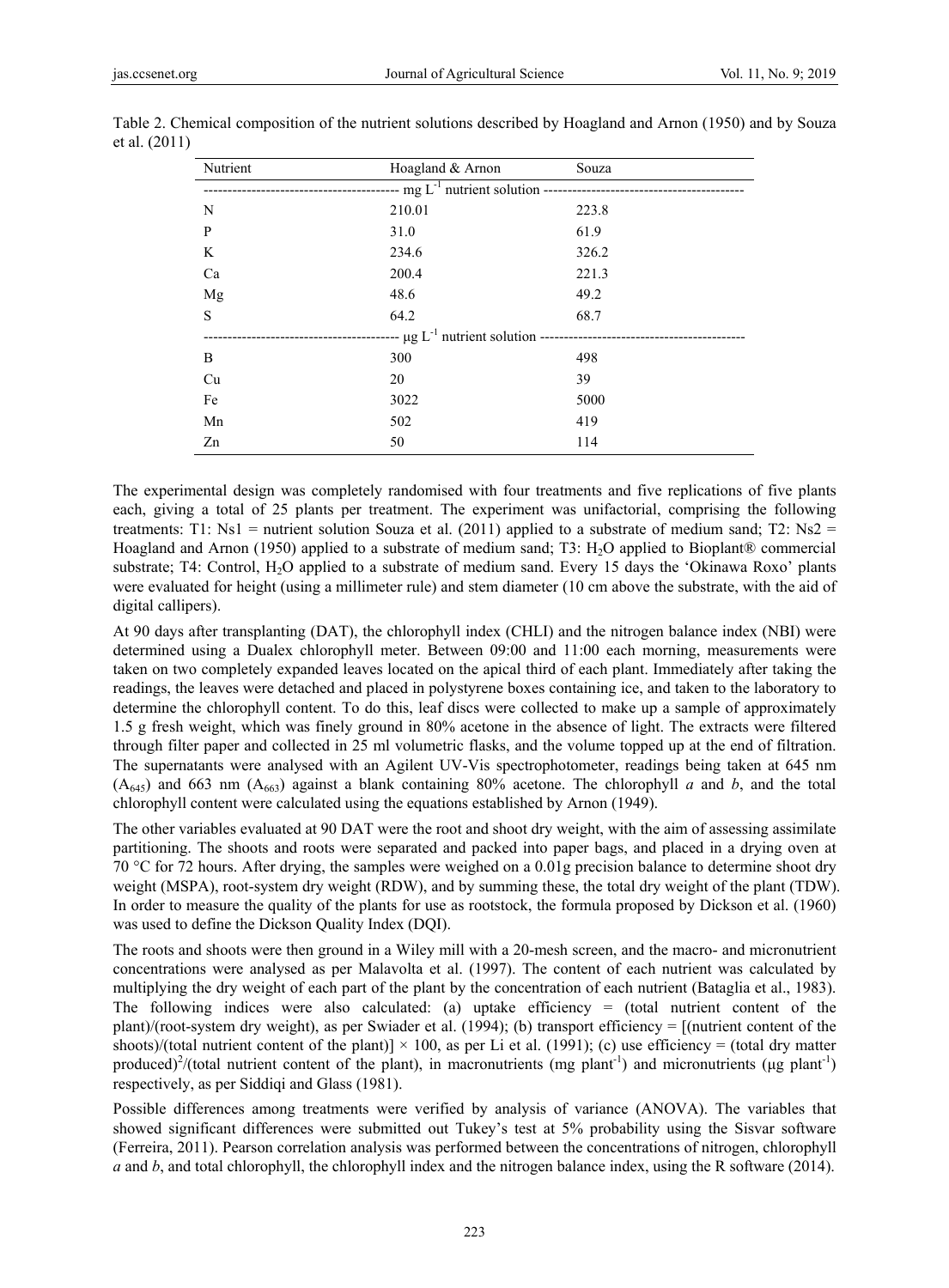## **3. Results and Discussion**

At 90 days after transplanting (DAT), the plants from treatment T1 (nutrient solution-Sn1) presented the highest mean values for height, reaching 123.0 cm (Table 3). In the production sector for peach tree plants, it is interesting that rootstocks show rapid growth in both height and stem diameter, since in Brazil grafting is performed almost exclusively by active budding or vegetative bud (Mayer et al., 2017). Stem diameter in particular determines whether the rootstocks are suitable for grafting as early as possible, and should be between 5.0 and 10 mm according to the production standards for peach rootstocks (Brazil, 2005).

Table 3. Mean values for height (H, cm), stem diameter (SD, mm), root-system dry weight (RDW, g), shoot dry weight (SDW, g), total dry weight (TDW) and Dickson quality index (DQI), determined in 'Okinawa Roxo' rootstocks under different forms of cultivation, at 90 days after transplanting

| Treatment      | H      | SD    | <b>SDW</b> | <b>RDW</b> | TDW    | DOI               |
|----------------|--------|-------|------------|------------|--------|-------------------|
| $T1 (Ns1)$ **  | 123.0a | 7.33a | 53.94a     | 20.28a     | 74.22a | 4.89a             |
| T2(Ns2)        | 93.6b  | 5.28b | 42.18b     | 16.81b     | 58.99b | 3.90 <sub>b</sub> |
| T <sub>3</sub> | 64.0c  | 4.28c | 28.38c     | 10.81c     | 39.19c | 3.52 <sub>b</sub> |
| T <sub>4</sub> | 18.3d  | 1.97d | 2.88d      | 1.64d      | 4.52d  | 1.79c             |
| CV(%)          | 3.71   | 8.62  | 12.89      | 11.91      | 11.30  | 9.92              |

*Note.* \*Mean values followed by the same letter in a column do not differ by Tukey's test ( $p \le 5\%$ ). \*\* T1 (Ns1) Souza et al. nutrient solution (2011) in medium sand; T2 (Ns 2) Hoagland and Arnon solution (1950) in medium sand; T3 (Commercial substrate + water); T4 (Sand + water).

The mean stem diameter of the plants ranged from 1.97 to 7.33 mm (Table 3). The lowest mean value for stem diameter was obtained with treatment T4 (1.97 mm) followed by T3 (4.28 mm). Peach rootstocks suitable for grafting should have a minimum diameter of 5.0 mm (Brazil, 1984). Therefore, according to Brazil (1984), treatments T3 and T4 did not meet the required standards during this period.

In treatment T1 (Ns1), plant diameter was 41.61% greater than in treatment T3 (commercial substrate) (Table 3), demonstrating the importance of adequate nutrient application via nutrient solution in the production of rootstocks of the 'Okinawa Roxo' cultivar, regardless of the substrate used.

At 180 days after transplanting, Picolloto et al. (2007) recorded a mean height and diameter of 46.6 cm and 5.0 mm in 'Okinawa' and 'Capdeboscq' peach rootstocks respectively, grown in a greenhouse in plastic bags (4.5 L) containing commercial substrate (Plantmax®). Commercial substrates have several compositions, and may contain coconut fibre, pine bark, manure, sawdust, vermiculite, rice husks, ash, agricultural gypsum, calcium carbonate, magnesium, magnesium thermophosphate (yoorin) and additives (fertilisers). Even when containing mineral elements in their composition, commercial substrates do not generally promote the satisfactory growth of peach rootstocks, possibly because the physiological and biochemical processes associated with plant growth and development are limited due to the reduced availability and rapid depletion of nutrients during the rapid growth phase.

Research to establish the best formulation of a nutrient solution suitable for all crops has intensified, with the aim of achieving high morphophysiological and nutritional quality (Furlani et al., 1999). These parameters were clearly seen in the present study, since the shoot dry weight (SDW), root-system dry weight (RDW) and total dry weight (TDW) of the 'Okinawa Roxo' plants showed the highest mean values with use of the Ns1 nutrient solution, followed by the Ns2 nutrient solution, even in an inert substrate such as sand (Table 3).

Differences were found between treatments for the macro- and micronutrient content, and were greater in both the shoots and roots of the plants from T1 (nutrient solution-Ns1) (Table 4), which is consistent with the greater increase in shoot and root dry weight of the plants (Table 3). Overall, T1 also resulted in better seedling quality, with a DQI of 4.89, superior to T2 and T3, which did not differ from each other (Table 3).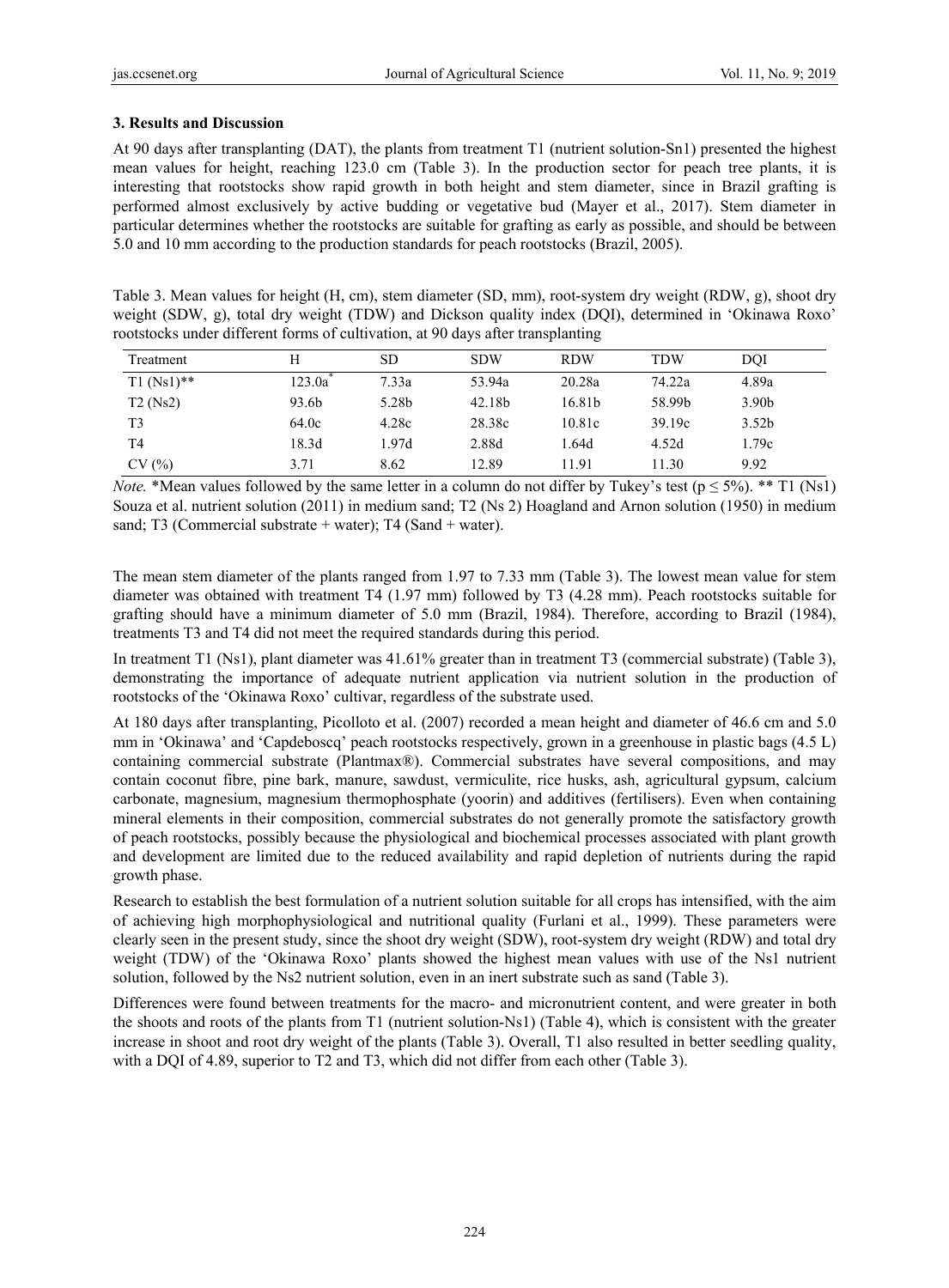| Treatment                                                                                                                   | N                   | P      | K                                  | Ca    | Mg                  | S     | B      | Cu    | Fe                                                                          | Mn     | Zn      |
|-----------------------------------------------------------------------------------------------------------------------------|---------------------|--------|------------------------------------|-------|---------------------|-------|--------|-------|-----------------------------------------------------------------------------|--------|---------|
| ----------- macronutrient content mg plant <sup>-1</sup> ----------- --------- micronutrient content µg plant <sup>-1</sup> |                     |        |                                    |       |                     |       |        |       |                                                                             |        |         |
| $\textit{Shoots}$ **                                                                                                        |                     |        |                                    |       |                     |       |        |       |                                                                             |        |         |
| $T1$ (Ns1)                                                                                                                  | $414.11a*$          |        |                                    |       |                     |       |        |       | 44.41a 317.06a 94.04a 82.90a 28.66a 554.29a 50.74a 2280.58a 666.18a 430.33a |        |         |
| T2(Ns2)                                                                                                                     | 309.65 <sub>h</sub> |        |                                    |       |                     |       |        |       | 30.96b 242.16b 74.19b 51.18b 16.85b 341.94b 34.10b 1806.65b 359.86b         |        | 196.82b |
| T <sub>3</sub>                                                                                                              | 198.28c             | 21 00c | 181.55c 15.13c 23.95c 6.68c        |       |                     |       | 95.98c |       | $16.00c$ 414.01c                                                            | 45.17c | 144.91c |
| T4                                                                                                                          | 1.90d               | 1.82d  | 1.12d                              | 0.85d | 0.67d               | 0.27d | 0.22d  | 0.62d | 0.15d                                                                       | 0.25d  | 0.36d   |
| **CV $\%$                                                                                                                   | 14.17               | 12.9   | 13.82                              | 13.45 | 13.7                | 13.4  | 14.14  | 13.2  | 13.74                                                                       | 13.86  | 13.97   |
| Root system**                                                                                                               |                     |        |                                    |       |                     |       |        |       |                                                                             |        |         |
| T1(Ns1)                                                                                                                     | 203.03a             |        |                                    |       |                     |       |        |       | 23.59a 170.53a 51.64a 57.31a 19.37a 217.69a 37.87a 2607.97a 223.30a 54.77a  |        |         |
| T2(Ns2)                                                                                                                     | 151.28b             |        | 18.75b 103.55b 27.86b 28.79b 8.78b |       |                     |       |        |       | 158.83b 21.24b 1290.72b 228.53b 38.04b                                      |        |         |
| T <sub>3</sub>                                                                                                              | 92.45c              |        | 12.23c 71.58c                      |       | 11.37c 11.89c 3.37c |       | 60.48c | 6.37c | 258.83c                                                                     | 35.92c | 23.33c  |
| T4                                                                                                                          | 3.26d               | 2.19d  | 2.71d                              | 1.02d | 0.80d               | 1.22d | 1.16d  | 0.25d | 0.23d                                                                       | 0.83d  | 0.22d   |
| *** $CV%$                                                                                                                   | 10.38               | 8.36   | 9.98                               | 10.27 | 10.01               | 11.15 | 10.01  | 10.40 | 10.45                                                                       | 10.83  | 10.41   |

Table 4. Mean values for macro- (mg plant<sup>-1</sup>) and micronutrients ( $\mu$ g plant<sup>-1</sup>) in the shoots and root system, determined in 'Okinawa Roxo' rootstocks under different forms of cultivation, at 90 days after transplanting

*Note.* Mean values followed by the same letter in a column do not differ by Tukey's test ( $p \le 5\%$ ). \*\*T1 (Ns1); T2 (Ns2); T3 (Commercial substrate + water); T4 (Sand + water). Where, N = nitrogen; P = phosphorus; K = potassium; Ca = calcium; Mg = magnesium; S = sulphur; B = boron; Cu = copper; Fe = iron; Mn = manganese;  $Zn = \text{zinc}.$ 

In general, the lowest macro- and micronutrient content was seen in treatments T3 and T4 (Table 4). Despite the plants from T3 having a low nutrient content in the shoots, there were no visual symptoms of leaf deficiency. It is possible that 'hidden hunger' was present with this treatment, characterised when plants are deficient in a specific nutrient without presenting visible symptoms, the deficiency being detrimental to plant growth (Meriño-Gergichevich et al., 2017). This was evidenced by the smaller growth of the 'Okinawa Roxo' plants in T3 when compared to T1 (Ns1) and T2 (Ns2).

One of the main nutrients responsible for plant growth is nitrogen (N). Restriction of this nutrient reduces growth, as it is part of the structure of amino acids, proteins, nucleic acids, enzymes, vitamins, photosynthetic pigments and their by-products. Nitrogen also plays a part in such processes as ionic absorption, respiration, and cell multiplication and differentiation (Barlog et al., 2017). Irrespective of the treatment, it was found that N and K are the most necessary nutrients during the initial growth and development phase of 'Okinawa Roxo' plants (Table 4).

According to Souza et al. (2015), the ideal range for total N content in peach seedlings is from 509.94 to 617.24 (mg plant-1), which agrees with the present research. Perennial fruit species of the genus Prunus, such as the peach tree [*Prunus persica* L. (Basthc)], accumulate N in the form of free proteins or amino acids, as well as non-structural carbohydrates that include starch and soluble sugars (sucrose, glucose, fructose and sorbitol) (Haider et al., 2018). Such molecules play an essential role in vegetative growth, providing structural components for the formation of new cells and consequently maximum biomass production.

As regards the total phosphorus (P) content, only the plants from treatments T1 (Sn1) and T2 (Sn2) (Table 4) showed values within the range (P = 49.53 to 69.61 mg plant<sup>-1</sup>) considered suitable for the crop (Souza et al., 2015). An adequate P content is fundamental to plant metabolism, allowing rapid and intense root growth (Ullah et al., 2017; Laakso et al., 2017), especially due to its low mobility and its functional importance, where it participates in the formation and integrity of the cell membranes involved in the production and transfer of cellular energy involving ATP, as well as in the metabolism of carbohydrates (Buchanan et al., 2000).

In the production of plants on a commercial scale, a well-formed root system favours the uptake of nutrients and water, providing better plant development when transplanted to the field (Cabeza et al., 2017; Shen et al., 2016). Considering the importance of the roots in fixing and supporting the plants, the information available in the literature on biomass production and the nutritional aspects of the root system in the peach tree are scarce (Mayer et al., 2015).

With respect to the quality of the root system in the commercial substrate (T3), the roots were more fragile, breaking easily when removed from the substrate for chemical analysis of the macro- and micronutrients. This can be attributed to insufficient levels of the nutrients P, K and Ca in the plants from T3 affecting the quality and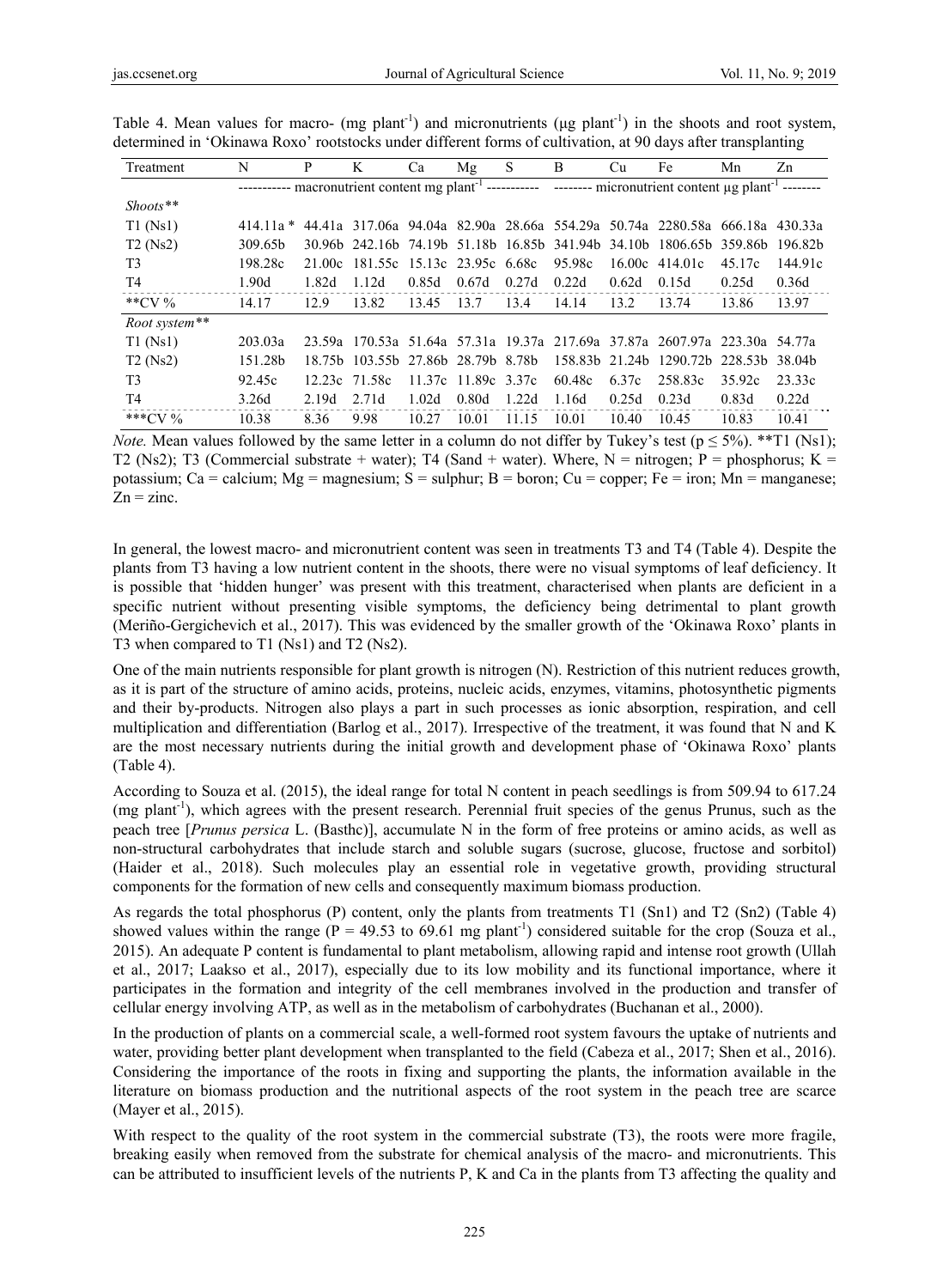development of new roots (Higuchi & Hara, 2017). The deficiency of such nutrients as Ca may present serious restrictions to root development, since this nutrient has limited internal redistribution due to its low mobility (Vliet & Giller, 2017).

Ca was the third most-accumulated nutrient in the 'Okinawa Roxo' plants, with a maximum content of 94.04 mg plant<sup>-1</sup> in the shoots and 51.64 mg plant<sup>-1</sup> in the roots (Table 4). The accumulated Ca content in the plants from T1 (Ns1) was greater than in the other treatments at 90 DAT, with accumulation values 21.10% greater in the shoots and 46.04% in the roots compared to the plants from T2 (Ns2) (Table 4); it can be said that the greater accumulation of each nutrient is due to the higher concentration of nutrients in Ns1 in relation to Ns2 (Table 2) and to the high uptake of Ca by the crop.

Ca is strongly related to the integrity of the membranes and cell walls, and to root growth (Vliet & Giller, 2017). It also acts as a secondary messenger, integrating the complex system for transducing the signals initiated by the binding of plant hormones to their receptors (Silva et al., 2017). Among the most common calcium-binding proteins are calmodulin and the calcium-dependent protein kinases (Vliet & Giller, 2017).

It is also worth noting that Ca and Mg are the activators of several enzymes, some of them related to the absorption of other nutrients; an example is Mg, which activates the enzymes (ATPases) that act in the formation of H<sup>+</sup> gradients, directly influencing the transport of phosphorus and other nutrients into the cells (Xiong et al., 2015), as well as transport in and out of the vacuole. A fundamental difference between these nutrients is their mobility within the plant. Whereas Mg can be easily translocated via the phloem, Ca is an element with low mobility in the plant (Marles, 2017). The Mg absorbed by the roots and accumulated in the shoots can be remobilised to meet the nutritional needs of younger tissue, when its availability in the rhizosphere is reduced (Singh et al., 2016).

In this respect, it can be shown that the Mg content in the plants from T1 (Ns1) was greater than in the other treatments (Table 4), with accumulation values 38.26% higher in the shoots and 49.76% in the roots in relation to T2 (Ns2). Furthermore, the Mg content in treatments T2, T3 and T4 did not meet the ideal range (142.0 mg plant<sup>-1</sup>) for the peach plants (Souza et al., 2015). According to Rigon et al. (2012), an adequate Mg content contributes to high photosynthetic rates and consequently better plant adaptation when planting in the field.

There are few studies in the domestic and international literature of the supply of sulphur (S) to peach plants (Bakić et al., 2017; Muhammad et al., 2018; Mayer et al., 2015; Souza et al., 2014). It was found that the S content of the shoots ranged from 0.27 to 28.66 mg plant<sup>-1</sup>. According to Raij (1991), an adequate S content in the shoots of subtropical fruit, is generally between 10.0 and 40 mg plant<sup>-1</sup>. In the present study, the S content was within the range established by Raij (1991), except in T4 (Table 4). S applied in suitable doses can favour better plant growth and development due to its participation in the conversion of non-protein nitrogen into protein nitrogen (Yilmaz & Gökmen, 2016).

As regards micronutrients, Smiderle et al. (2017) showed that iron (Fe) is the micronutrient most accumulated by plants at the initial growth phase, followed by manganese (Mn). However, under the conditions of the present study, the mean Fe content was within the ideal range (2945.00 to 4292.33 μg plant-1) for *Prunus persica* (Souza et al., 2015), except in the plants from T3 and T4, where it was below the ideal range (Table 4). It is known that Fe plays an important role in the activation of enzymes, acting as a prosthetic group (Jucoski et al., 2016). In addition, Fe catalyses chlorophyll biosynthesis, being one of the enzymes responsible for its formation (Yilmaz & Gökmen, 2016).

Only the plants from T1 (Sn1) had a Cu and Mn content within the range suitable for *Prunus persica.* The other treatments did not provide an adequate Cu content for the peach, as per Souza et al. (2015).

The highest zinc (Zn) content was detected in the shoots of the 'Okinawa Roxo' plants, at more than 80% of the total accumulated in the plant (Table 4). Despite the importance of Zn to crops in general (Mehraj et al., 2017; Wasaya et al., 2017), there is little information in the literature on the use of this micronutrient in the production of peach rootstocks. When applied in suitable doses, in addition to maintaining the structural integrity of the cell membrane (Tiecher et al., 2017), Zn can favour the production of vigorous plants (Hidoto et al., 2017) due to its direct participation in the synthesis of the amino acid, tryptophan, the precursor of indoleacetic acid (IAA), a plant growth regulator related to cell growth and stretching.

Distinct plant responses for nutrient-uptake efficiency were seen in relation to the treatments (Table 5), with the maximum values for uptake efficiency of the macro- and micronutrients recorded in the plants from T1 (Table 5). The smallest values for macro- and micronutrients were seen in T4, and can be explained by the lack or even absence of nutrients essential for the growth and development of the plants during cultivation, as it is an inert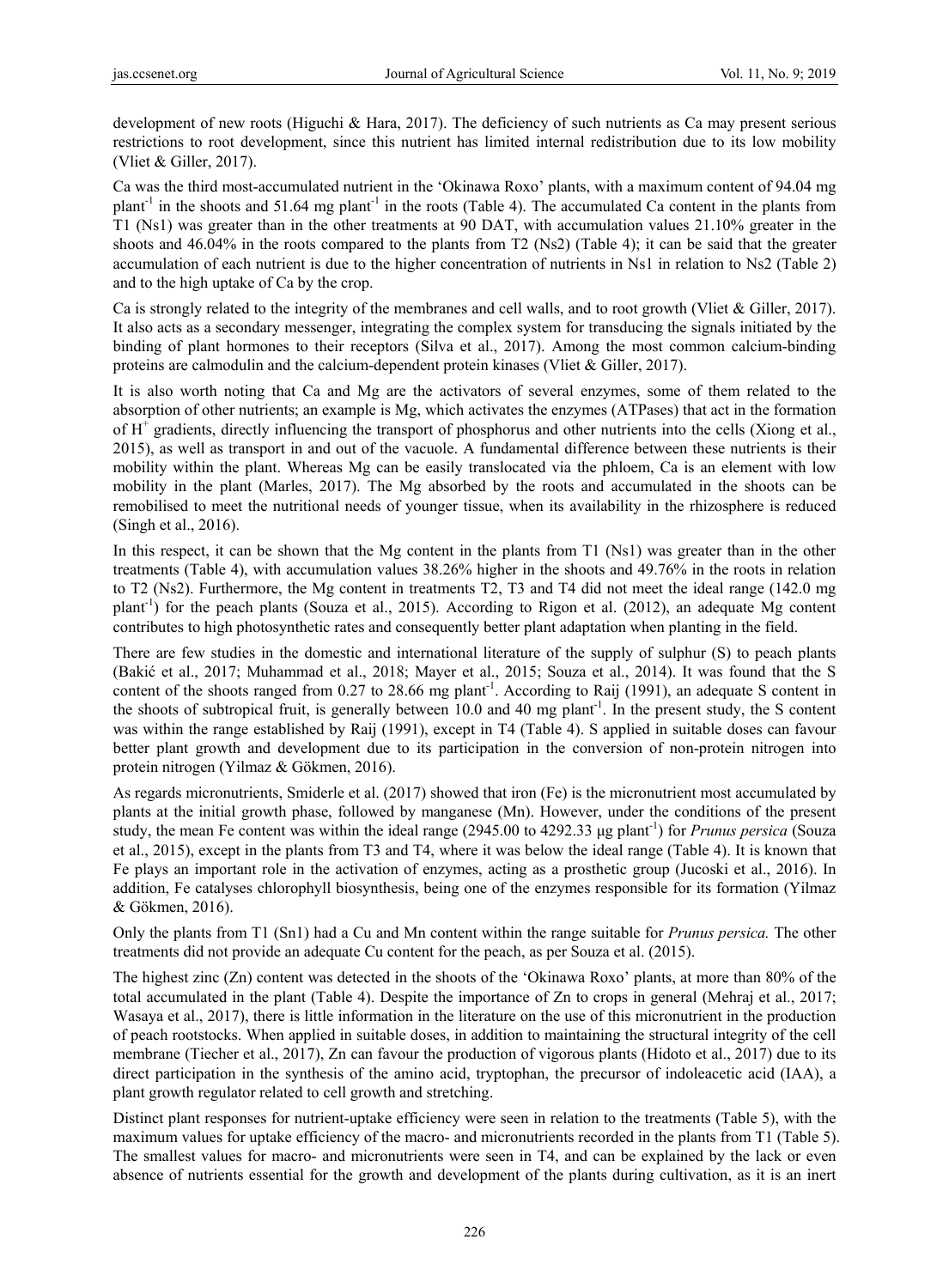substrate. When nutrient concentrations are low, or nutrients are unavailable, plants tend to reduce their uptake, even though they may be able to extract them from the substrate and use them more efficiently (Schiattone et al., 2017).

Table 5. Absorption efficiency in 'Okinawa Roxo' rootstock under different forms of cultivation, at 90 days after transplanting

| Treatment              | N                 | P                 | K      | Ca                | Mg                | S                 | B                                                                                                                | Cu                | Fe                                                                                                                                   | Mn                | Zn     |
|------------------------|-------------------|-------------------|--------|-------------------|-------------------|-------------------|------------------------------------------------------------------------------------------------------------------|-------------------|--------------------------------------------------------------------------------------------------------------------------------------|-------------------|--------|
| Absorption efficiency* |                   |                   |        |                   |                   |                   |                                                                                                                  |                   |                                                                                                                                      |                   |        |
|                        |                   |                   |        |                   |                   |                   | --------------- mg nutrient/g root dry weight ----------------- -------- µg nutrient/g root dry weight --------- |                   |                                                                                                                                      |                   |        |
| T1(Sn1)                | 30.43a            | 3.35a             | 24.04a | 7.18a             | 6.91a             | 2.37a             | 38.07a                                                                                                           | 4.37a             | 241.05a                                                                                                                              | 43.86a            | 23.92a |
| T2(Sn2)                | 27.42b            | 2.95 <sub>b</sub> | 20.57b | 6.07 <sub>b</sub> | 4.76b             | 1.52 <sub>b</sub> | 29.79b                                                                                                           | 3.29 <sub>b</sub> | 184.26b                                                                                                                              | 35.00b            | 13.97b |
| T <sub>3</sub>         | 26.89b            | 3.07a             | 23.42a | 2.45c             | 3.32 <sub>b</sub> | 0.93c             | 14.47c                                                                                                           | 2.07c             | 62.24c                                                                                                                               | 7.50c             | 15.56b |
| T4                     | 3.15c             | 2.45b             | 2.34c  | 1.14d             | 0.90c             | 0.91c             | 0.84d                                                                                                            | 0.53d             | 0.23d                                                                                                                                | 0.66d             | 0.35c  |
| *CV $(% )$             | 9.62              | 6.23              | 4.72   | 3.31              | 3.89              | 4.02              | 12.3                                                                                                             | 8.56              | 12.99                                                                                                                                | 9.52              | 7.45   |
| Transport efficiency** |                   |                   |        |                   |                   |                   |                                                                                                                  |                   |                                                                                                                                      |                   |        |
|                        |                   |                   |        |                   |                   |                   |                                                                                                                  |                   |                                                                                                                                      |                   |        |
| T1(Sn1)                | 67.10a            | 67.31a            | 67.03a | 65.55a            | 59.13a            | 59.67a            | 71.80a                                                                                                           | 57.26b            | 56.65a                                                                                                                               | 74.90a            | 88.71a |
| T2(Sn2)                | 67.18a            | 72.34a            | 70.05a | 72.70a            | 64.00 a           | 65.74a            | 68.28a                                                                                                           | 61.62b            | 58.33a                                                                                                                               | 64.16a            | 83.80a |
| T <sub>3</sub>         | 68.20a            | 63.20b            | 71.72a | 57.09b            | 66.82a            | 66.47a            | 61.34b                                                                                                           | 71.52a            | 61.53a                                                                                                                               | 55.70b            | 86.13a |
| T4                     | 36.82b            | 45.39c            | 29.24b | 45.45c            | 45.58b            | 18.12b            | 4.09c                                                                                                            | 71.26a            | 39.47c                                                                                                                               | 23.15c            | 62.06b |
| **CV $(%)$             | 14.17             | 12.9              | 13.82  | 13.45             | 13.7              | 13.4              | 14.14                                                                                                            | 13.2              | 13.74                                                                                                                                | 13.86             | 13.97  |
| Use efficiency***      |                   |                   |        |                   |                   |                   |                                                                                                                  |                   |                                                                                                                                      |                   |        |
|                        |                   |                   |        |                   |                   |                   |                                                                                                                  |                   | --------- (dry weight) <sup>2</sup> g/mg accumulated nutrient --------- --- (dry weight) <sup>2</sup> g/µg accumulated nutrient ---- |                   |        |
| T1(Sn1)                | 8.92a             | 81.01a            | 11.60a | 37.81a            | 39.19a            | 114.69c           | 7.14c                                                                                                            | 62.17a            | 1.13c                                                                                                                                | 6.19 <sub>b</sub> | 11.36b |
| T2(Sn2)                | 7.05 <sub>b</sub> | 70.00b            | 9.98b  | 34.10b            | 43.51a            | 135.77b           | 6.95c                                                                                                            | 62.88a            | 1.12c                                                                                                                                | 5.91b             | 14.82b |
| T <sub>3</sub>         | 5.28c             | 46.22c            | 6.07c  | 17.96c            | 42.85a            | 152.82a           | 9.82 <sub>b</sub>                                                                                                | 68.66a            | 2.28b                                                                                                                                | 18.94a            | 9.13b  |
| T4                     | 3.95d             | 5.09d             | 5.03c  | 10.93d            | 13.90b            | 13.71d            | 14.80a                                                                                                           | 23.48b            | 57.36a                                                                                                                               | 18.92a            | 35.22a |
| ***CV (%)              | 6.23              | 5.59              | 6.89   | 8.76              | 5.01              | 8.97              | 4.12                                                                                                             | 5.21              | 7.41                                                                                                                                 | 3.69              | 7.41   |

*Note.* Mean values followed by the same letter in a column do not differ by Tukey's test ( $p \le 5\%$ ). \*\*T1 (Ns1); T2 (Ns2); T3 (Commercial Substrate + Water); T4 (Sand + Water). Where: N = nitrogen; P = phosphorus; K = potassium; Ca = calcium; Mg = magnesium; S = sulphur; B = boron; Cu = copper; Fe = iron; Mn = manganese;  $Zn =$ zinc.

As it is a genetically controlled factor, the nutritional efficiency of a given species and/or genotype can be an aid to breeding programs through which it is possible to select species with a greater capacity to absorb and transport nutrients when under limiting conditions for growth (Rosolem et al., 2017; Retamal-Salgado et al., 2017).

Transport efficiency is an indication of the ability of the plant to transport nutrients from the roots to the shoots and incorporate the absorbed nutrient into the biomass (Xavier & Natale, 2017). Under the conditions of the present study, the nutrient solutions of T1 (Sn1) and T2 (Sn2) were most suitable for the genetic potential of the 'Okinawa Roxo' plants, showing similar nutrient transport efficiency, greater than seen in the plants from T3 and T4 (Table 5).

Therefore, optimising nutritional efficiency is of great importance, since in general, fertilisers contribute approximately 30% to the total cost of seedling production (Marles, 2017). Currently in Brazil, few studies characterise plants as to nutrient use efficiency; the few results available in the domestic and international literature refer mainly to cereal production (Beche et al., 2014).

For stone-fruit trees, just as in the production of peach rootstocks, there are no studies on the use efficiency of nutrients from nutrient solutions or substrates. In general, plants of the 'Okinawa Roxo' cultivar from T1 (Ns1) were more efficient in the use of N, P, K and Ca, which can be attributed to a number of factors, such as the higher concentration of nutrients in T1 (Ns1) (Table 2) and by the formation of ion pairs between the Ca and nitrate  $(NO<sub>3</sub>^{\circ}).$ 

The higher nitrate content contributes to the dynamics of the cationic nutrients in the soil, since the  $NO<sub>3</sub>$  anion is considered an accompanying ion of  $Ca_2^+$ ,  $Mg_2^+$ ,  $K^+$  and  $Al_3^+$  (Marles, 2017) and thus may improve the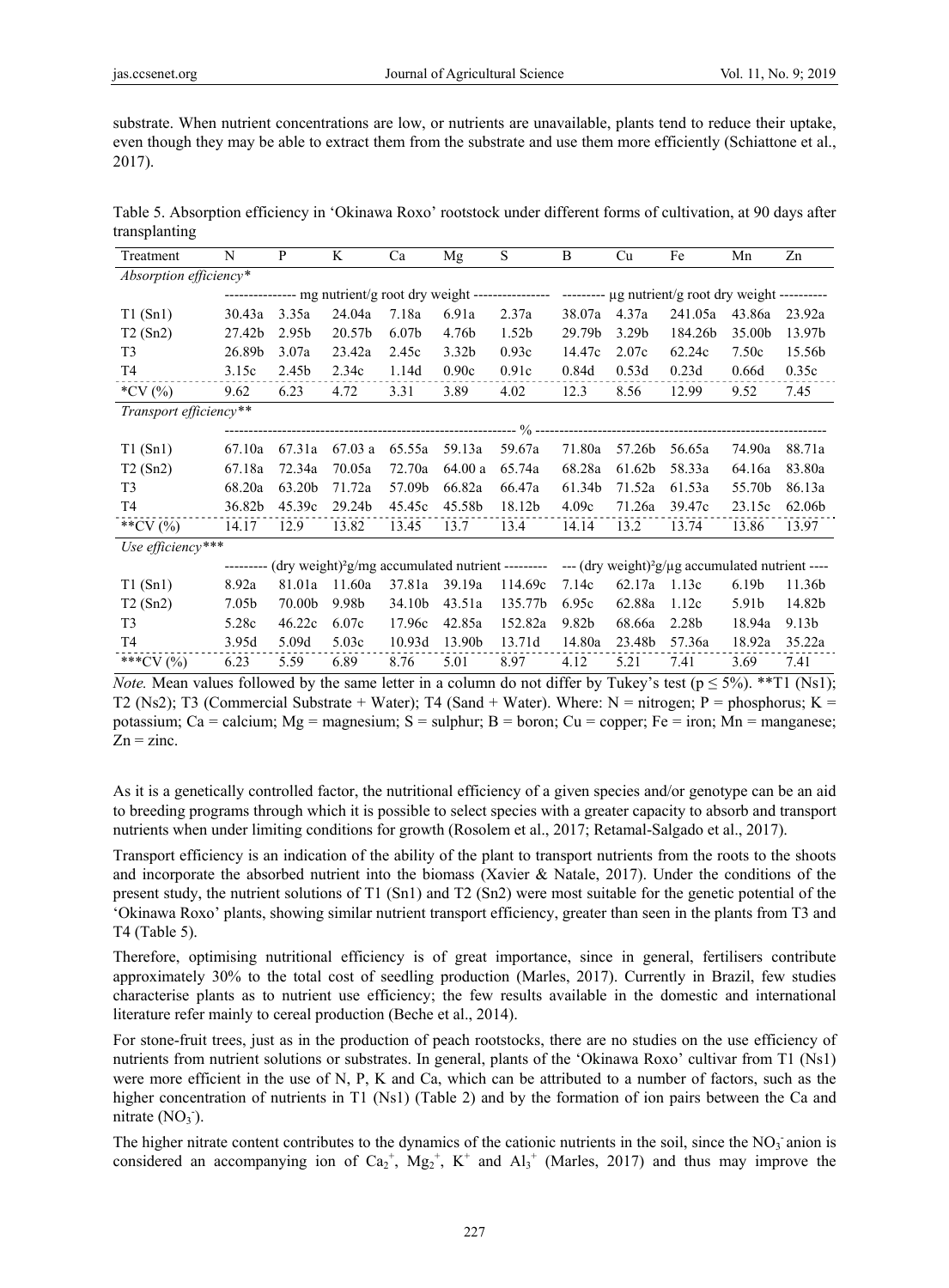absorption and use of these nutrients, the results of which can be seen in the morphometric characteristics of the plants, such as a greater investment in shoot growth, and early grafting, as recorded in the present study.

This relationship between canopy growth and N, K and Ca use efficiency was also seen by Xavier and Natalle (2017), where uptake efficiency was the most important parameter in explaining variations in total dry weight production in rootstock of the starfruit (*Averrhoa carambola* L.).

From the results of the present study, it could be inferred that there was no significant difference in micronutrient use efficiency between Sn1 and Sn2, this fact demonstrates the involvement of such micronutrients as Cu, Mn and Fe in electron transport during photosynthesis, on the greater growth in height of the plants.

In order to carry out photosynthesis, superior plants depend on light absorption and the significant presence of carotenoids and chlorophylls a and b in the leaves to control carbohydrate metabolism in the chloroplast and cytosol via the chemicals ATP and NADPH (Falqueto et al., 2017). Chlorophylls are related to the photosynthetic efficiency of plants, and consequently to their growth and adaptability to different forms of cultivation (Rigon et al., 2012).

For the variables, chlorophyll a and b and total chlorophyll, it should be pointed out that the 'Okinawa Roxo' plants from T1 (Ns1) showed an increase of 28.43% in total chlorophyll content in relation to T2 (Ns2), and 55.0% in relation to the plants from T4, despite being a cultivar with red leaves (Table 6). It should be noted that the plants from T1 and T2 had the highest values for N concentration ([N]), Nitrogen Balance Index (NBI), chlorophyll index (CHLI), chlorophyll *a* (CHLa, μg/mL), chlorophyll *b* (CHLb, μg/mL) and total chlorophyll (CHLT μg/mL), when compared to T3 and T4, with all the treatments being different (Table 6).

Table 6. Mean values for nitrogen balance index (NBI), nitrogen concentration ([N]), chlorophyll index (CHLI), chlorophyll *a* (CHL*a*, μg/mL), chlorophyll *b* (CHL*b*, μg/mL) and total chlorophyll (CHLT μg/mL) in 'Okinawa Roxo' rootstocks under different forms of cultivation, at 90 days

| Treatment     | <b>NBI</b>         | ſΝ     | CHLI   | CHLa   | CHLb   | <b>CHLT</b>        |
|---------------|--------------------|--------|--------|--------|--------|--------------------|
| $T1 (Ns1)$ ** | $32.18a*$          | 30.82a | 31.12a | 20.55a | 11.21a | 31.76a             |
| $T2$ (Ns2)    | 26.67 <sub>b</sub> | 24.31b | 24.67b | 15.48b | 7.25b  | 22.73 <sub>b</sub> |
| T3            | 18.00c             | 16.03c | 17.09c | 10.89c | 6.62c  | 17.51c             |
| T4            | 10.11d             | 8.02d  | 9.48d  | 5.10d  | 3.15d  | 8.25d              |
| Mean          | 21.74              | 1979   | 20.59  | 13.05  | 7.05   | 20.06              |
| CV(%)         | 6.06               | 7.09   | 6.80   | 3 77   | 3.83   | 3.92               |

*Note.* \*Mean values followed by the same letter in a column do not differ by Tukey's test ( $p \le 5\%$ ). \*\* T1 (Sn1); T2 (Sn2); T3 (Commercial Substrate + Water); T4 (Sand + Water).

Positive correlations were found for the variables associated with the levels of chlorophyll and N, ranging from moderate to high magnitude (Table 7). According to Souza et al. (2016), a correlation is considered of high magnitude when the correlation coefficient ranges from  $0.8 \le r \le 1.0$ . Positive correlations of high magnitude were obtained between the CHLI and the CHLT content of the leaves of the 'Okinawa Roxo' plants. The same occurred between the NBI and [N] in the leaves, showing that non-destructive measurement using a chlorophyll meter gives an excellent estimation of these variables, since a high correlation was also obtained between [N] and CHLI.

| Table 7. Correlation matrix for the Pearson coefficients* between the variables, nitrogen balance index (NBI),         |
|------------------------------------------------------------------------------------------------------------------------|
| nitrogen concentration ([N]), chlorophyll index (CHLI), chlorophyll a (CHLa, $\mu g/mL$ ), chlorophyll b (CHLb,        |
| $\mu$ g/mL) and total chlorophyll (CHLT $\mu$ g/mL) in 'Okinawa Roxo' rootstocks under different forms of cultivation, |
| at 90 days                                                                                                             |

| Variable    | CHLI                     | CHLa              | CHLb                     | CHLT                     | TN.                 |
|-------------|--------------------------|-------------------|--------------------------|--------------------------|---------------------|
| <b>NBI</b>  | $0.98^*$                 | $0.89^{^{\circ}}$ | 0.85                     | 0.96                     | $0.99^{^{\circ}}$   |
| <b>CHLI</b> | $\overline{\phantom{0}}$ | $0.86*$           | $0.79^*$                 | $0.99^{4}$               | $0.97*$             |
| <b>CHLa</b> | $\overline{\phantom{0}}$ |                   | $0.84*$                  | $0.86^{4}$               | $0.76*$             |
| <b>CHLb</b> | $\overline{\phantom{0}}$ | -                 | -                        | $0.71^*$                 | $0.71$ <sup>*</sup> |
| <b>CHLT</b> | $\overline{\phantom{0}}$ |                   | $\overline{\phantom{0}}$ | -                        | $0.97*$             |
| ſΝl         | $\overline{\phantom{0}}$ |                   | $\overline{\phantom{0}}$ | $\overline{\phantom{0}}$ |                     |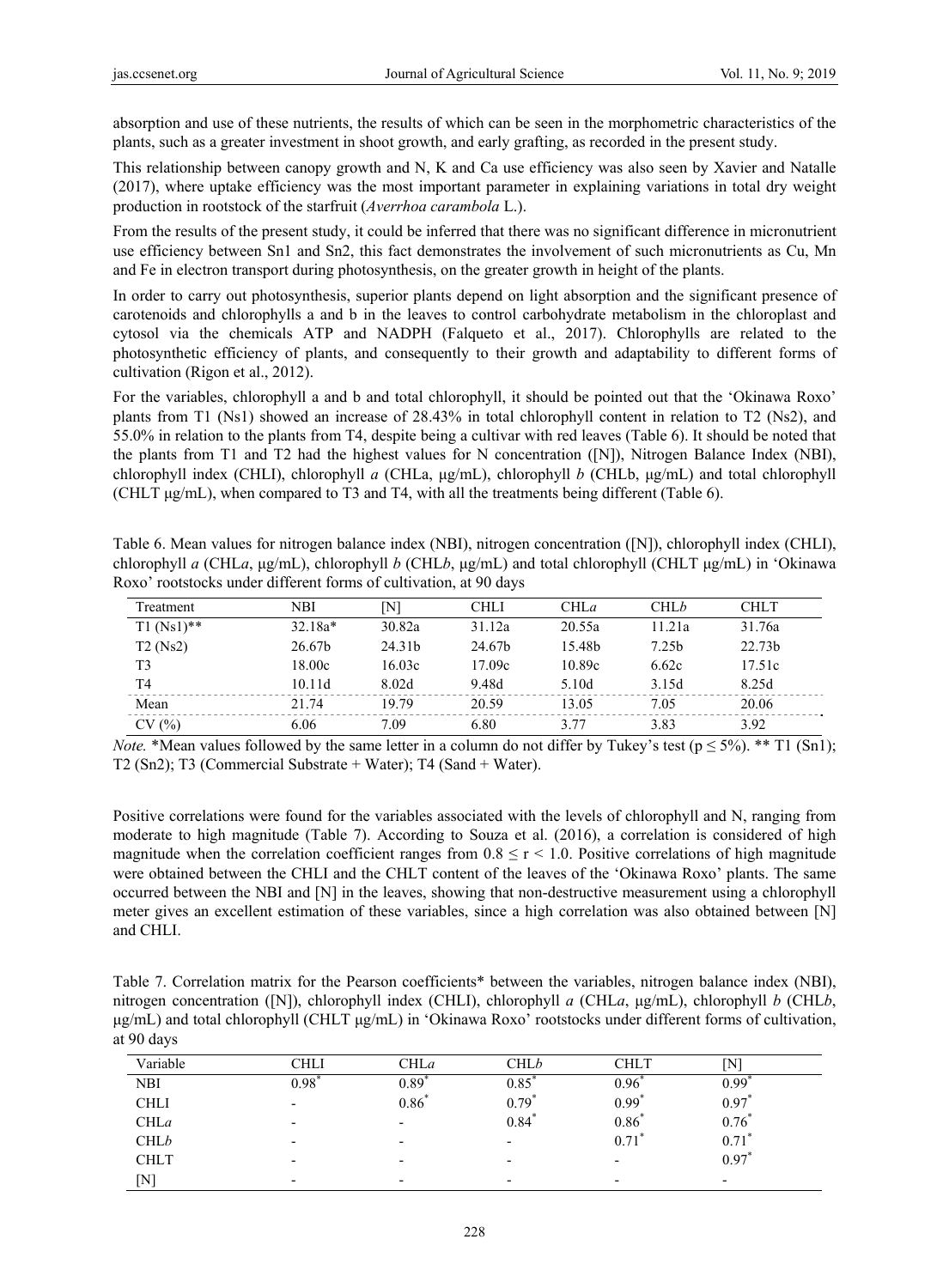These estimates corroborate the usefulness of the chlorophyll meter as a tool for estimating or diagnosing the nutritional status of various crops (Xiong et al., 2015), for example, the results obtained with nectarine plants (Takle et al., 2017), peach trees (Souza et al., 2017) and apple trees (Tamburini et al., 2015).

[N] was positively correlated with the total chlorophyll content, showing that this can act as an indicator of [N] in the leaves of the peach, and making it possible to detect N deficiency earlier, even in the case of red-coloured leaves. A positive correlation of high magnitude was found between NBI and CHLI, which is mainly due to the fact that 50% to 75% of the N is present in cells of the mesophile associated with nitrite reductase enzymes (NR) in the chloroplasts (Singh et al., 2016). According to Gitelson et al. (2016), this enzyme is considered the key in regulating N metabolism, since the nitrate absorbed by the roots must be reduced to  $NH_4^+$  before being incorporated into organic compounds in the shoots and/or root system.

In the present study, the correlations of moderate to high magnitude between these variables are of great importance for establishing a standard to aid in early N diagnosis, thereby allowing timely decision-making for possible N fertilisation. For this reason, the chlorophyll meter proved to be a suitable tool for use in precision agriculture.

In general, the results of the present study showed that adequate nutrition during the stage of rapid plant growth is important to allow the satisfactory physiological performance of the plants. As the plant is intended for grafting, it could be demonstrated that, even using inert or partially inert substrates such as sand, it is possible to have a growth pattern good enough for early grafting when using suitable nutrient solutions.

This implies a reduction in the time plants spend in the nursery, reducing production costs, an important characteristic for the production sector of stone-fruit rootstock. Considering that in the domestic and international literature there is no information on the mechanisms of uptake, translocation, remobilisation or nutrient use efficiency in the 'Okinawa Roxo' rootstock, the present study represents an important contribution of information as an aid in the nutritional management of the peach during seedling production.

### **4. Conclusions**

Commercial substrate without the addition of nutrients is not indicated for the production of 'Okinawa Roxo' rootstock in plastic bags in a greenhouse.

The nutrient solutions Ns1 and Ns2 make it possible to obtain 'Okinawa Roxo' plants of excellent morphophysiological and nutritional characteristics, that are suitable for grafting three months after transplanting in a greenhouse.

The best absorption efficiency of macro- and micronutrients by 'Okinawa Roxo' rootstock is when using the Ns1 nutrient solution.

Use of the chlorophyll meter allows an adequate estimation of the nitrogen and total chlorophyll content in the red-leaved peach tree, and is a precise tool for indicating the nutritional state of the plant.

### **References**

- Abrisqueta, I., Quezada-Martin, R., Munguía-López, J. P., Ruiz-Sánchez, M. C., Abrisqueta, J. M., & Vera, J. (2011). Nutrient concentrations of peach-tree leaves under deficit irrigation*. Journal of Plant Nutrition and Soil Science, 174*, 871-873. https://doi.org/10.1002/jpln.201100116
- Albornoz, F., Lieth, J. H., & González-Fuentes, J. A. (2014). Effect of different day and night nutrient solution concentrations on growth, photosynthesis, and leaf NO<sub>3</sub> content of aeroponically grown lettuce. *Chilean Journal of Agricultural Research, 74*, 240-245. https://doi.org/10.4067/S0718-58392014000200017
- American Psychological Association. (1972). *Ethical standards of psychologists*. Washington, DC: American Psychological Association.
- Arnon, D. I. (1949). Copper enzymes in isolated chloroplasts: Polyphenoloxydase in *Beta vulgaris. Plant Physiology, 24*, 1-15. https://doi.org/10.1104/pp.24.1.1
- Bakić, I. V., Rakonjac, V. S., Čolić, S. D., Akšić, M. M. F., Nikolić, D. T., Radović, A. R., & Rahović, D. D. (2017). Agro-morphological characterisation and evaluation of a Serbian vineyard peach [*Prunus persica* (L.) Batsch] germplasm collection. *Scientia Horticulturae, 225*, 668-675. https://doi.org/10.1016/ j.scienta.2017.07.036
- Baldi, E., Marcolini, G., Quartieri, M., Sorrenti, G., & Toselli, M. (2014). Effect of organic fertilization on nutrient concentration and accumulation in nectarine (*Prunus persica* var. nucipersica) trees: The effect of rate of application. *Scientia Horticulturae, 179*, 174-179. https://doi.org/10.1016/j.scienta.2014.09.029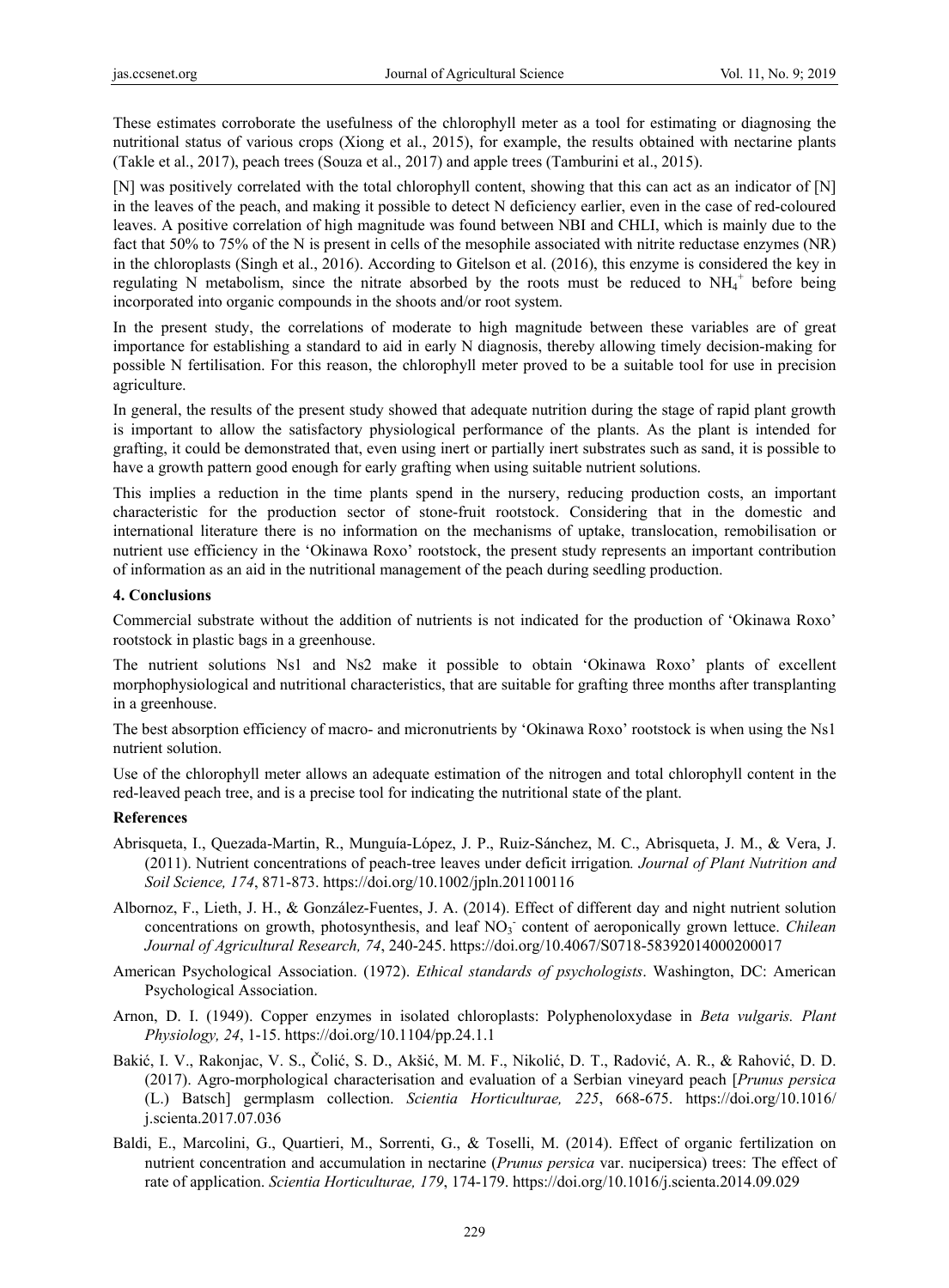- Bataglia, O. C., Furlani, A. M. C., Teixeira, J. P. F., Furlani, P. R., & Gallo, J. R. (1983). *Métodos de análise química de plantas.* Campinas: Instituto Agronômico.
- Beche, E., Benin, G., Bornhofen, E., Dalló, S. C., Sassi, L. H. S., Oliveira, R. (2014). Eficiência de uso de nitrogênio em cultivares de trigo pioneiras e modernas. *Pesquisa Agropecuária Brasileira, 49*, 948-957. https://doi.org/10.1590/S0100-204X2014001200005
- Brasil, Ministério da Agricultura, Pecuária e Abastecimento. (2005). Portaria Nº 37-anexo-XIV, de 16 de dezembro de 2005. *Normas e padrões específicos para a produção, comercialização e utilização de mudas de pessegueiro (Prunus persica (L.) Batsch), nectarineira (Prunus persica (L.) Batsch var. nucipersica) e ameixeira (Prunus domestica L.)*. Brasília, Brazil.
- Brazilian Fruit Yearbook. (2017). *Panorama.* Editora Gazeta. Retrieved from http://www.editoragazeta.com.br/ sitewp/wp-content/uploads/2017/03/PDF-Fruticultura\_2017.pdf
- Buchanan, B. B., Gruissem, W., & Jones, R. L. (2000). *Biochemistry & Molecular Biology of Plants* (p. 1367)*.* Rockville: American Society of Plant Biologists.
- Cabeza, R. A., Myint, K., Steingrobe, B.; Stritsis, C., Schulze, J., & Claassen, N. (2017). Phosphorus fractions depletion in the rhizosphere of young and adult maize and oilseed rape plants. *Journal of Soil Science and Plant Nutrition, 17*, 824-838. https://doi.org/10.4067/S0718-95162017000300020
- Dickson, A., Lead, A. L., & Osmer, J. F. (1960). Quality appraisal of white spruce and white pine seedling stock in nurseries. *Forestry chronicle, 36*, 10-13. https://doi.org/10.5558/tfc36237-3
- Elsadr, H. T., & Sherif, S. (2016). Peaches and Nectarines. *Encyclopedia of Food and Health, 122*, 270-276. https://doi.org/10.1016/B978-0-12-384947-2.00527-4
- Falqueto, A. R., Junior, R. A. S., Gomes, M. T. G., Martins, J. P. R., Silva, D. M. S., & Partelli, F. L. (2017). Effects of drought stress on chlorophyll a fluorescence in two rubber tree clones. *Scientia Horticulturae, 224*, 238-243. https://doi.org/10.1016/j.scienta.2017.06.019
- Ferreira, D. F. (2011). Sisvar: A computer statistical analysis system. *Ciência e Agrotecnologia, 35*, 1039-1042. https://doi.org/10.1590/S1413-70542011000600001
- Fiorini, I. V. A., Von Pinho, R. G., Pereira, H. D., Pires, L. P. M., Fiorini, F. V. A., & Resende, E. L. (2017) Acúmulo de matéria seca, clorofila e enxofre foliar em milho adubado com diferentes fontes de enxofre. *Journal of Bioenergy and Food Science, 4*, 1-11.
- Fischer, D. L. O., Picolotto, L., Rocha, M. S., Souza, A. G., & Bianchi, V. J. (2016). Influência do período de estratificação em frio úmido sobre a emergência e produção de porta-enxertos de pessegueiro a campo. *Revista Congrega, 1*, 1-11.
- Gitelson, A. A., Peng, Y., Vina, A., Arkebauer, T., & Schepers, J. S. (2016). Efficiency of chlorophyll in gross primary productivity: A proof of concept and application in crops*. Journal Plant Physiological, 201*, 101-110. https://doi.org/10.1016/j.jplph.2016.05.019
- Granatstein, D., Kirby, E., Ostenson, H., & Willer, H. (2016). Global situation for organic tree fruits. *Scientia Horticulturae, 208*, 3-12. https://doi.org/10.1016/j.scienta.2015.12.008
- Haider, M. S., Kurjogi, M. M., Khalil-urRehman M., Kurjogi, M. M., Pervez, M. M., Songtao J., … Fang J. (2018). Drought stress revealed physiological, biochemical and gene-expressional variations in 'Yoshihime' peach (*Prunus Persica* L.) cultivar. *Journal of Plant Interactions, 13*, 83-90. https://doi.org/10.1080/ 17429145.2018.1432772
- Hidoto, L., Worku, W., Mohammed, H., & Bunyamin, T. (2017). Effects of zinc application strategy on zinc content and productivity of chickpea grown under zinc deficient soils. *Journal of Soil Science and Plant Nutrition, 17*, 112-126. https://doi.org/10.4067/S0718-95162017005000009
- Higuchi, K., & Hara, K. (2017). Common reed absorbs  $K^+$  more selectively than rice against high Na<sup>+</sup>/K<sup>+</sup> ratio in nutrient solution. *Soil Science and Plant Nutrition, 3*, 483-487. https://doi.org/10.1080/00380768.2017. 1381573
- Jucoski, G. O., Cambraia, J., Ribeiro, C., & Oliveira, J. A. (2016). Excesso de ferro sobre o crescimento e a composição mineral em *Eugenia uniflora* L. *Revista Ciência Agronômica, 47*, 720-728. https://doi.org/ 10.5935/1806-6690.20160086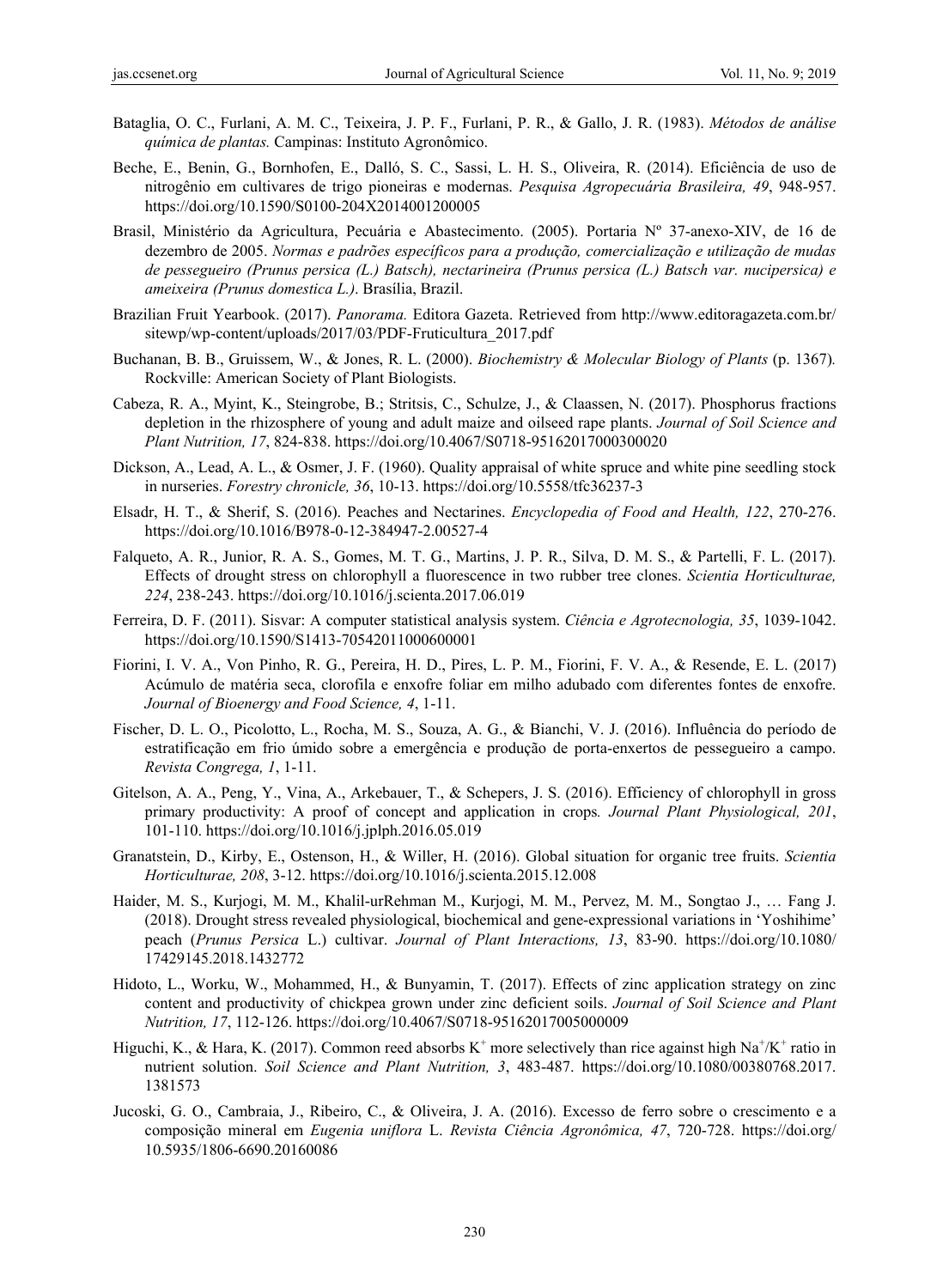- Li, B., McKeand, S. E., & Allen, H. L. (1991). Genetic variation in nitrogen use efficiency of loblolly pine seedlings. *Forest Science, 37*, 613-626.
- Marles, R. J. (2017). Mineral nutrient composition of vegetables, fruits and grains: The context of reports of apparent historical declines. *J. F. Comp. Ana., 56,* 93-103. https://doi.org/10.1016/j.jfca.2016.11.012
- Mayer, N. A., Bianchi, V. J., Feldberg, N. P., & Morini, S. (2017). Advances in peach, nectarine and plum propagation. *Revista Brasileira de Fruticultura, 39*, 1-21. https://doi.org/10.1590/0100-29452017355
- Mayer, N. A., Ueno, B., & Silva, V. A. L. (2015). Teores de nutrientes foliares de pessegueiro em cinco porta-enxertos. *Revista Brasileira de Fruticultura, 37*, 1045-1052. https://doi.org/10.1590/0100- 2945-197/14
- Mayer, N., Picolotto, L., Bastos, P. V., Ueno, B., Antunes, L. E. C. (2014). Estaquia herbácea de porta-enxertos de pessegueiro no final do verão*. Semina: Ciências Agrárias, 35*, 1761-1772. https://doi.org/10.5433/ 1679-0359.2014v35n4p1761
- Mehraj, H., Nishimura, Y., & Shimasaki, K. (2017). Analysis of essential macro-micro mineral content of twelve hosta taxa. *Annals of Agricultural Sciences, 62*, 71-74. https://doi.org/10.1016/j.aoas.2017.05.001
- Meriño-Gergichevich, C., Reyes-Díaz, M., Guerrero, J., & Ondrasek, G. (2017). Physiological and nutritional responses in two highbush blueberry cultivars exposed to deficiency and excess of boron. *Journal of Soil Science and Plant Nutrition, 17*, 307-318.
- Miloševic, T., Miloševic, N., & Glisic, I. (2013). Agronomic properties and nutritional status of plum trees (*Prunus domestica* L.) influenced by different cultivars. *Journal Soil Science Plant Nutrition, 13*, 706-714. https://doi.org/10.4067/S0718-95162013005000056
- Muhammad, A., Sanden, B. L., Sebastian, S., Bruce, D. L., & Patrick, H. B. (2018). Optimization of nitrogen and potassium nutrition to improve yield and yield parameters of irrigated almond (*Prunus dulcis* (Mill.) D. A. webb). *Scientia Horticulturae, 228*, 204-212. https://doi.org/10.1016/j.scienta.2017.10.024
- Pereira, F. M., & Kavati, R. (2011). Contribuição da pesquisa científica brasileira no desenvolvimento de algumas frutíferas de clima subtropical. *Revista Brasileira de Fruticultura, 33*, 92-108. https://doi.org/ 10.1590/S0100-29452011000500013
- Peticila, A., Scaeteanu, G. V., Madjar, R., Stanica, F., & Asanica, A. (2015). Fertilization effect on mineral nutrition of *Actinidia deliciosa* (kiwi) cultivated on different substrates. *Agriculture and Agricultural Science, 6*, 132-138. https://doi.org/10.1016/j.aaspro.2015.08.049
- Picolotto, L., Bianchi, V. J., Gazolla Neto, A., & Fachinello, J. C. (2007) Diferentes misturas de substratos na formação de mudas de pessegueiro, em embalagem. *Scientia Agraria, 8*, 119-125. https://doi.org/10.5380/ rsa.v8i2.8375
- Pradeepkumar, T., Binoo, P., Bonny, R., Midhila, J. J., Divya, C. M. R., & Varun, R. (2017). Effect of organic and inorganic nutrient sources on the yield of selected tropical vegetables. *Scientia Horticulturae, 224*, 84-92. https://doi.org/10.1016/j.scienta.2017.04.022
- R. Development Core Team. (2008). *R: A language and environment for statistical computing, reference index version 2.8.0*. R Foundation for Statistical Computing, Vienna.
- Reeve, J. R., Culumber, C. M., Black, B. L., Tebeau, A., Ransom, C. V., Alston, D. M., & Rowley, T. L. (2017). Establishing peach trees for organic production in Utah and the Intermountain West. *Scientia Horticulturae, 214*, 242-251. https://doi.org/10.1016/j.scienta.2016.11.040
- Retamal-Salgado, J., Matus, I., Walter, I., & Hirzel, J. (2017). Absorption and distribution of cadmium of three maize hybrids in three environments. *Journal of Soil Science and Plant Nutrition, 17*, 266-278. https://doi.org/10.1016/j.scienta.2017.04.022
- Rigon, J. P. G., Beltrão, N. E. M., Capuani, S., Neto, J. F. B., & Silva, F. V. F. (2012). Non destructive analysis of photosynthetic pigments in leaves of *Sesamum indicum* (L.). *Revista Brasileira de Engenharia Agrícola e Ambiental, 16*, 258-261. https://doi.org/10.1590/S1415-43662012000300004
- Rocha, M. S., Fischer, D. L. O., Fachinello, J. C., Schimitz, J. D., Pasa, M. S., & Bianchi, V. J. (2016). Propagation of peach rootstocks by watering and survival after field planting, *Revista Congrega, 1*, 15-22.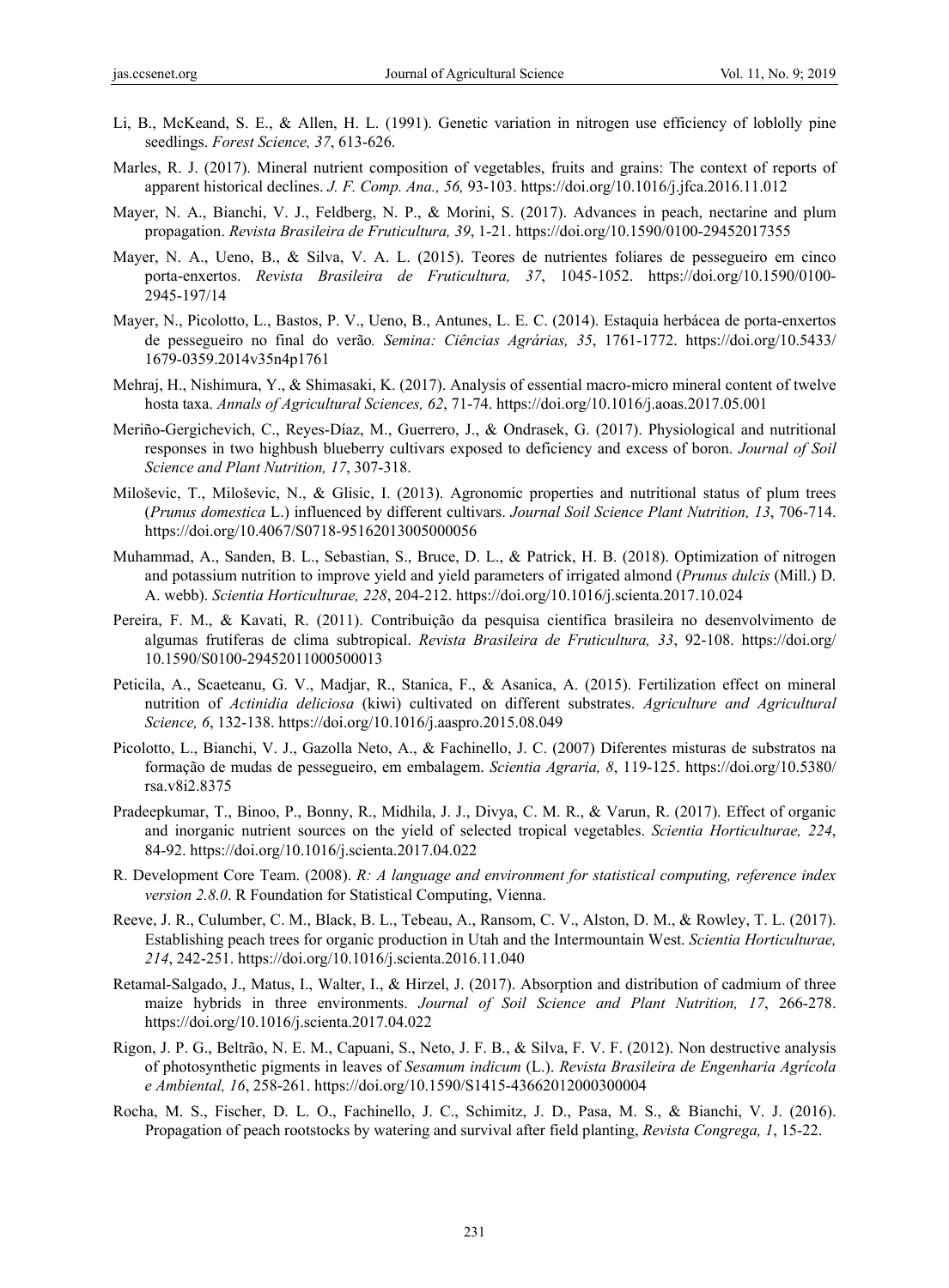- Rosolem, C. A., Ritz, K., Cantarella, H., Galdos, M. V., Hawkesford, M. J., Whalley, W. R., & Mooney, S. J. (2017). Enhanced plant rooting and crop system management for improved N use efficiency. *Advances in Agronomy, 146*, 205-239. https://doi.org/10.1016/bs.agron.2017.07.002
- Santos, C. (2010). *Estatística descritiva: Manual de auto aprendizagem*. Lisboa, Sílabo.
- Savvas, D., Öztekin, G. B., Tepecik, M., RopoKis, A., Tuzel, Y., Ntatsi, G., & Schwarz, D. (2017). Impact of grafting and rootstock on nutrient-to-water uptake ratios during the first month after planting of hydroponically grown tomato. *The Journal of Horticultural Science and Biotechnology, 92*, 294-302. https://doi.org/10.1080/14620316.2016.1265903
- Schiattone, M. I., Viggiani, R., Di Venere, D., Sergio, L., Cantore, V., Todorovic, M., Perniola, M., & Candido V. (2017). Impact of irrigation regime and nitrogen rate on yield, quality and water use efficiency of wild rocket under greenhouse conditions. *Scientia Horticulturae, 229*, 182-192. https://doi.org/10.1016/ j.scienta.2017.10.036
- Shen, Q., Hedley, M., Camps Arbestain, M., & Kirschbaum, M. U. F. (2016). Can biochar increase the bioavailability of phosphorus? *Journal of Soil Science and Plant Nutrition, 16*, 268-286. https://doi.org/ 10.4067/S0718-95162016005000022
- Siddiqi, M. Y., & Glass, A. D. M. (1981). Utilization index: A modified approach to the estimation and comparison of nutrient efficiency in plants. *Journal of Plant Nutrition, 4*, 289-302. https://doi.org/10.1080/ 01904168109362919
- Silva, D. M., Souza, K. R. D., Vilas Boas, L. V., Alves, Y. S., & Alves, J. D. (2017). The effect of magnesium nutrition on the antioxidant response of coffee seedlings under heat stress. *Scientia Horticulturae, 224*, 115-125. https://doi.org/10.1016/j.scienta.2017.04.029
- Singh, M., Singh, V. P., & Prasad, S. M. (2016). Responses of photosynthesis, nitrogen and proline metabolism to salinity stress in *Solanum lycopersicum* under different levels of nitrogen supplementation. *Plant Physiology and Biochemistry, 109*, 72-83. https://doi.org/10.1016/j.plaphy.2016.08.021
- Smiderle, O. J., Souza, A. G., Pedrozo, C. A., & Lima, C. G. B. (2017). Nutrient solution and substrates for 'cedro doce' (*Pochota fendleri*) seedling production. *Revista Brasileira de Engenharia Agrícola e Ambiental, 21*, 227-231. https://doi.org/10.1590/1807-1929/agriambi.v21n4p227-231
- Sommer, J., Michaela, A. D., Heinz, D. F., & Kuzyakov, Y. (2016). Allocation and dynamics of C and N within plant–soil system of ash and beech. *Journal of Plant Nutrition and Soil Science, 179*, 376-387. https://doi.org/10.1002/jpln.201500384
- Souza, A. G., Chalfun, N. N. J., Faquin, V., & Souza, A. A. (2011). Production of peach grafts under hydroponic conditions*. Ciência e Agrotecnologia, 35*, 322-326. https://doi.org/10.1590/S1413-70542011000200013
- Souza, A. G., Chalfun, N. N. J., Faquin, V., Souza, A. A., & Neto, A. L. S. (2015). Dry matter and nutrient accumulation in grafted peach seedlings in hydroponic system. *Revista Brasileira de Fruticultura, 37*, 240-246. https://doi.org/10.1590/0100-2945-020/14
- Souza, A. G., Smiderle, O. J., Spinelli, V. M., Souza, R. O., & Bianchi, V. B. (2016). Correlation of biometrical characteristics of fruit and seed with twinning and vigor of *Prunus persica* rootstocks. *Journal of Seed Science, 38*, 322-328. https://doi.org/10.1590/2317-1545v38n4164650
- Souza, A. G., Smiderle, O. J., Spinelli, V. M., Souza, R. O., & Bianchi, V. B. (2017). Optimization of germination and initial quality of seedlings of *Prunus persica* tree rootstocks. *Journal of Seed Science, 39*, 166-173. https://doi.org/10.1590/2317-1545v39n2171687
- Sun, Y., Wang, Y., Xiao, H., Gu, X., Pan, L., & Tu, K. (2017). Hyperspectral imaging detection of decayed honey peaches based on their chlorophyll content. *Food Chemistry, 235*, 194-202. https://doi.org/10.1016/ j.foodchem.2017.05.064
- Swiader, J. M., Chyan, Y., & Freiji, F.G. (1994). Genotypic differences in nitrate uptake and utilization efficiency in Pumpkin hybrids. *Journal of Plant Nutrition, 17*, 1687-1699. https://doi.org/10.1080/019041 69409364840
- Takle, B., Cochran, D., & McCabe, K. (2017). Evaluation of peach and nectarine production in high tunnel and field plots. *Farm Progress Reports, 30*, 16-36. https://doi.org/10.31274/farmprogressreports-180814-1602